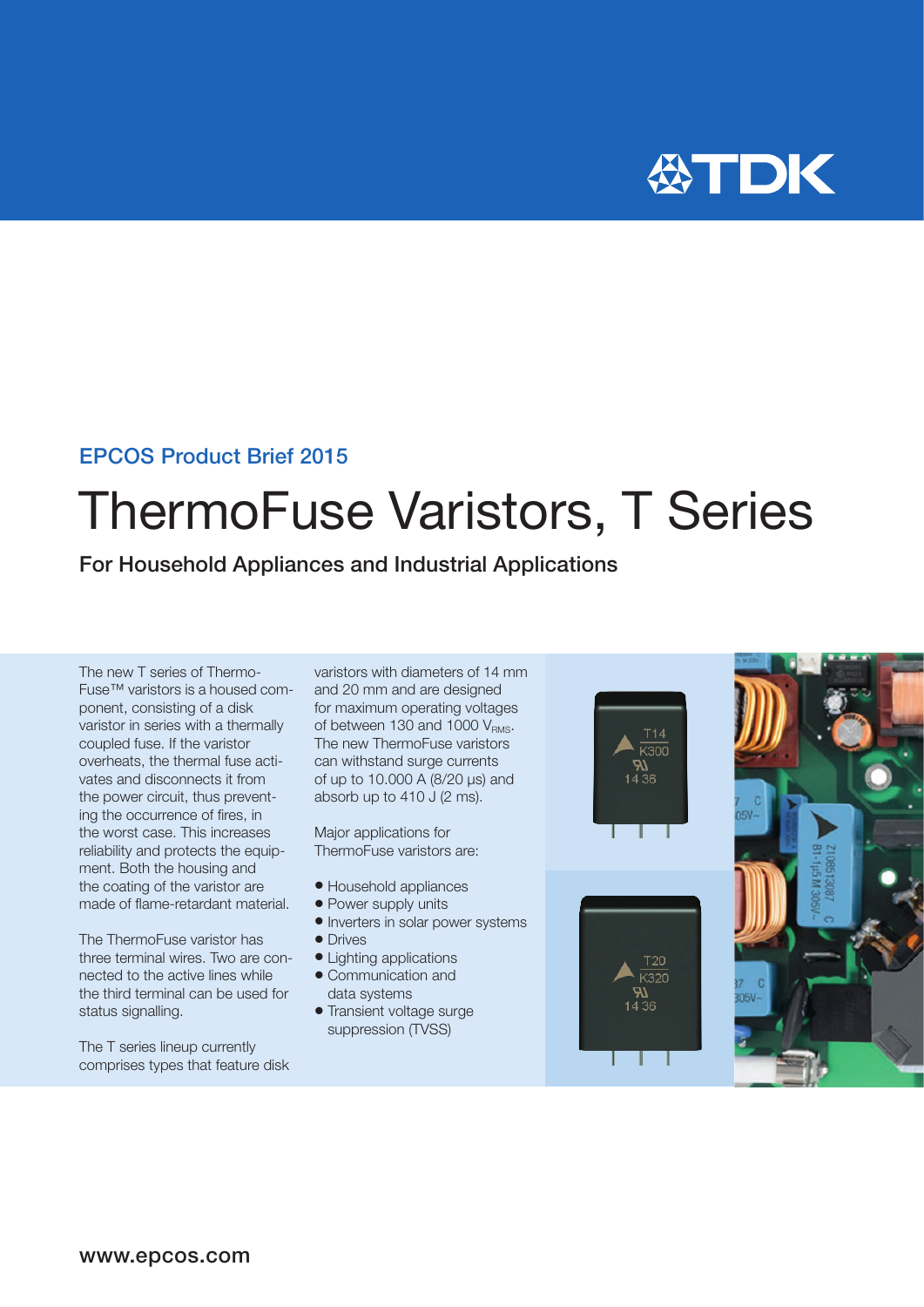### ThermoFuse Varistors, T Series

#### Electrical specification and ordering codes

| Characteristics ( $T_A = 85 °C$ ) |           |                         |              |                                           |                                                                    |                  |
|-----------------------------------|-----------|-------------------------|--------------|-------------------------------------------|--------------------------------------------------------------------|------------------|
| <b>Ordering code</b>              | Type      | <b>V</b> <sub>RMS</sub> | $ V_{DC} $   | $I_{\text{max}}$<br>8/20 µs<br>$(1$ time) | $\mathbf{W}_{\text{max}}$<br>2 <sub>ms</sub><br>$(1 \text{ time})$ | P <sub>max</sub> |
|                                   |           | $\mathbf v$             | $\mathsf{v}$ | A                                         | .1                                                                 | W                |
| T14 $V_{RMS} = 130420 V$          |           |                         |              |                                           |                                                                    |                  |
| B72214T2131K105                   | T14K130E2 | 130                     | 170          | 6000                                      | 50                                                                 | 0.6              |
| B72214T2151K105                   | T14K150E2 | 150                     | 200          | 6000                                      | 60                                                                 | 0.6              |
| B72214T2171K105                   | T14K175E2 | 175                     | 225          | 6000                                      | 70                                                                 | 0.6              |
| B72214T2231K105                   | T14K230E2 | 230                     | 300          | 6000                                      | 90                                                                 | 0.6              |
| B72214T2251K105                   | T14K250E2 | 250                     | 320          | 6000                                      | 100                                                                | 0.6              |
| B72214T2271K105                   | T14K275E2 | 275                     | 350          | 6000                                      | 110                                                                | 0.6              |
| B72214T2301K105                   | T14K300E2 | 300                     | 385          | 6000                                      | 125                                                                | 0.6              |
| B72214T2321K105                   | T14K320E2 | 320                     | 420          | 6000                                      | 136                                                                | 0.6              |
| B72214T2351K105                   | T14K350E2 | 350                     | 460          | 6000                                      | 113                                                                | 0.6              |
| B72214T2381K105                   | T14K385E2 | 385                     | 505          | 6000                                      | 124                                                                | 0.6              |
| B72214T2421K105                   | T14K420E2 | 420                     | 560          | 6000                                      | 136                                                                | 0.6              |
| T20 $V_{RMS} = 130420 V$          |           |                         |              |                                           |                                                                    |                  |
| B72220T2131K105                   | T20K130E2 | 130                     | 170          | 10000                                     | 100                                                                | 1.0              |
| B72220T2151K105                   | T20K150E2 | 150                     | 200          | 10000                                     | 120                                                                | 1.0              |
| B72220T2171K105                   | T20K175E2 | 175                     | 225          | 10000                                     | 135                                                                | 1.0              |
| B72220T2231K105                   | T20K230E2 | 230                     | 300          | 10000                                     | 180                                                                | 1.0              |
| B72220T2251K105                   | T20K250E2 | 250                     | 320          | 10000                                     | 195                                                                | 1.0              |
| B72220T2271K105                   | T20K275E2 | 275                     | 350          | 10000                                     | 215                                                                | 1.0              |
| B72220T2301K105                   | T20K300E2 | 300                     | 385          | 10000                                     | 250                                                                | 1.0              |
| B72220T2321K105                   | T20K320E2 | 320                     | 420          | 10000                                     | 273                                                                | 1.0              |
| B72220T2351K105                   | T20K350E2 | 350                     | 460          | 10000                                     | 223                                                                | 1.0              |
| B72220T2381K105                   | T20K385E2 | 385                     | 505          | 10000                                     | 248                                                                | 1.0              |
| B72220T2421K105                   | T20K420E2 | 420                     | 560          | 10000                                     | 273                                                                | 1.0              |
| T20 $V_{RMS} = 4601000 V$         |           |                         |              |                                           |                                                                    |                  |
| B72220T2461K105                   | T20K460E2 | 460                     | 615          | 10000                                     | 300                                                                | 1.0              |
| B72220T2511K105                   | T20K510E2 | 510                     | 670          | 10000                                     | 325                                                                | 1.0              |
| B72220T2551K105                   | T20K550E2 | 550                     | 745          | 10000                                     | 360                                                                | 1.0              |
| B72220T2621K105                   | T20K625E2 | 625                     | 825          | 10000                                     | 400                                                                | 1.0              |
| B72220T2681K105                   | T20K680E2 | 680                     | 895          | 10000                                     | 440                                                                | 1.0              |
| B72220T0102K105                   | T20K1000  | 1000                    | 1465         | 6500                                      | 410                                                                | 1.0              |
|                                   |           |                         |              |                                           |                                                                    |                  |

#### Symbols and terms

- $V_{RMS}$  Operating AC voltage, root-mean-square value<br> $V_{DC}$  Operating DC voltage
- Operating DC voltage
- 
- $i_{\text{max}}$  Maximum surge current<br>W<sub>max</sub> Maximum energy absorp Maximum energy absorption
- $P_{\text{max}}$  Maximum average power dissipation<br>  $V_V$  Varistor voltage
	-
- $V_V$  Varistor voltage<br>  $C_{\text{typ}}$  Typical capacita Typical capacitance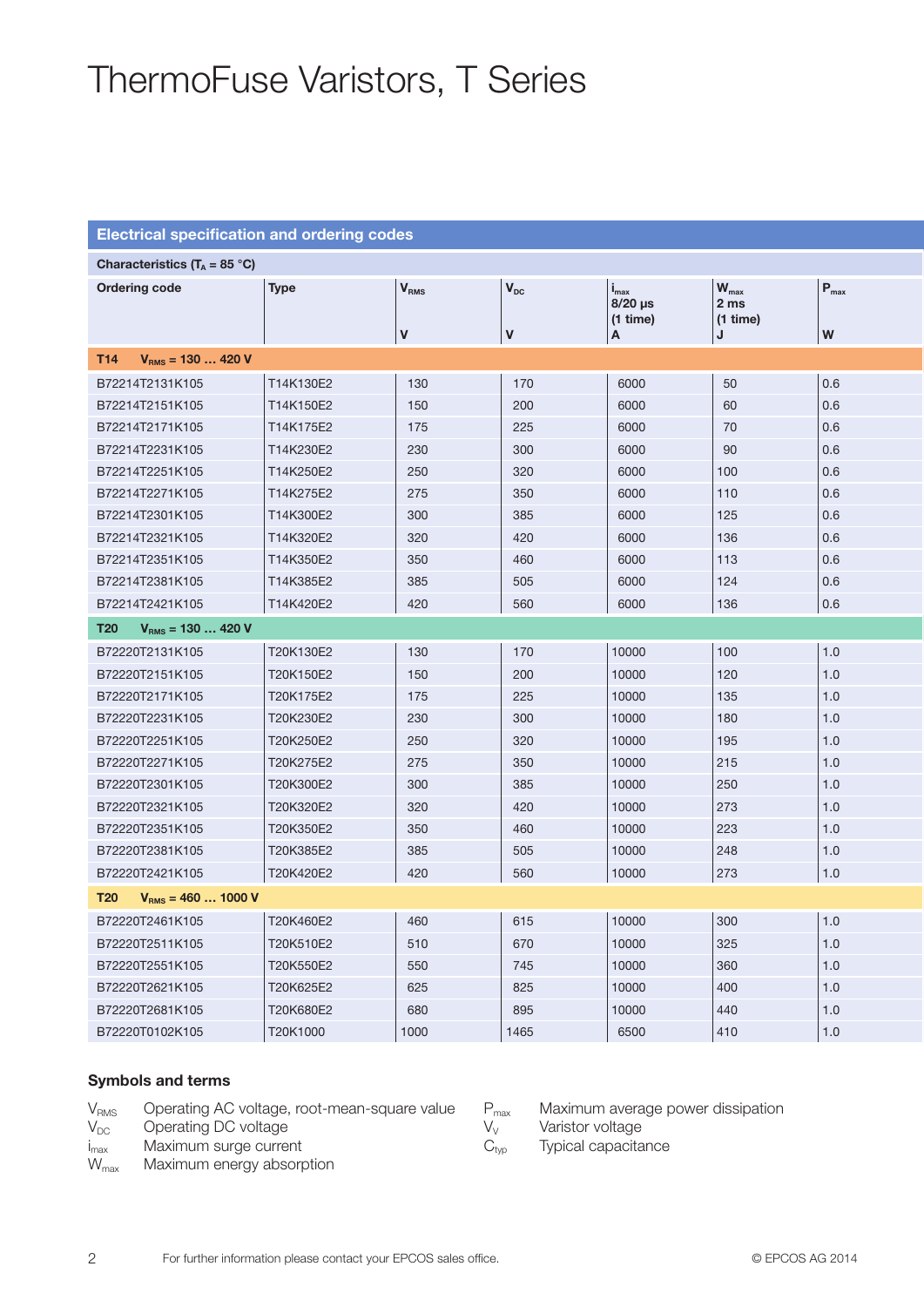## ThermoFuse Varistors, T Series

| Maximum ratings ( $T_A = 25$ °C) |           |                           |                               |                           |  |  |  |  |  |
|----------------------------------|-----------|---------------------------|-------------------------------|---------------------------|--|--|--|--|--|
| Ordering code                    | Type      | $\mathbf{V}_{\mathbf{V}}$ | $\mathsf{V}_{\mathsf{clamp}}$ | $\mathbf{C}_{\text{typ}}$ |  |  |  |  |  |
|                                  |           | $ 1$ mA                   | $8/20 \,\mu s$                | $\overline{1}$ kHz        |  |  |  |  |  |
|                                  |           | V                         | V)                            | pF                        |  |  |  |  |  |
| T14 $V_{RMS} = 130420 V$         |           |                           |                               |                           |  |  |  |  |  |
| B72214T2131K105                  | T14K130E2 | $205 \pm 10\%$            | 340 @ 50 A                    | 880                       |  |  |  |  |  |
| B72214T2151K105                  | T14K150E2 | $240 \pm 10\%$            | 395 @ 50 A                    | 750                       |  |  |  |  |  |
| B72214T2171K105                  | T14K175E2 | $270 \pm 10\%$            | 455 @ 50 A                    | 670                       |  |  |  |  |  |
| B72214T2231K105                  | T14K230E2 | $360 \pm 10\%$            | 595 @ 50 A                    | 530                       |  |  |  |  |  |
| B72214T2251K105                  | T14K250E2 | $390 \pm 10\%$            | 650 @ 50 A                    | 490                       |  |  |  |  |  |
| B72214T2271K105                  | T14K275E2 | $430 \pm 10\%$            | 710 @ 50 A                    | 440                       |  |  |  |  |  |
| B72214T2301K105                  | T14K300E2 | $470 \pm 10\%$            | 775 @ 50 A                    | 400                       |  |  |  |  |  |
| B72214T2321K105                  | T14K320E2 | $510 \pm 10\%$            | 840 @ 50 A                    | 370                       |  |  |  |  |  |
| B72214T2351K105                  | T14K350E2 | $560 \pm 10\%$            | 910@50A                       | 340                       |  |  |  |  |  |
| B72214T2381K105                  | T14K385E2 | $620 \pm 10\%$            | 1025 @ 50 A                   | 315                       |  |  |  |  |  |
| B72214T2421K105                  | T14K420E2 | $680 \pm 10\%$            | 1120 @ 50 A                   | 290                       |  |  |  |  |  |
| T20 $V_{RMS} = 130420 V$         |           |                           |                               |                           |  |  |  |  |  |
| B72220T2131K105                  | T20K130E2 | $205 \pm 10\%$            | 340 @ 100 A                   | 1850                      |  |  |  |  |  |
| B72220T2151K105                  | T20K150E2 | $240 \pm 10\%$            | 395 @ 100 A                   | 1550                      |  |  |  |  |  |
| B72220T2171K105                  | T20K175E2 | $270 \pm 10\%$            | 455 @ 100 A                   | 1350                      |  |  |  |  |  |
| B72220T2231K105                  | T20K230E2 | $360 + 10\%$              | 595 @ 100 A                   | 1000                      |  |  |  |  |  |
| B72220T2251K105                  | T20K250E2 | $390 + 10\%$              | 650 @ 100 A                   | 940                       |  |  |  |  |  |
| B72220T2271K105                  | T20K275E2 | $430 \pm 10\%$            | 710 @ 100 A                   | 850                       |  |  |  |  |  |
| B72220T2301K105                  | T20K300E2 | $470 \pm 10\%$            | 775 @ 100 A                   | 780                       |  |  |  |  |  |
| B72220T2321K105                  | T20K320E2 | $510 \pm 10\%$            | 840 @ 100 A                   | 720                       |  |  |  |  |  |
| B72220T2351K105                  | T20K350E2 | $560 + 10\%$              | 910 @ 100 A                   | 660                       |  |  |  |  |  |
| B72220T2381K105                  | T20K385E2 | $620 \pm 10\%$            | 1025 @ 100 A                  | 600                       |  |  |  |  |  |
| B72220T2421K105                  | T20K420E2 | $680 + 10\%$              | 1120 @ 100 A                  | 550                       |  |  |  |  |  |
| T20 $V_{RMS} = 4601000 V$        |           |                           |                               |                           |  |  |  |  |  |
| B72220T2461K105                  | T20K460E2 | 750 ±10%                  | 1240 @ 100 A                  | 500                       |  |  |  |  |  |
| B72220T2511K105                  | T20K510E2 | $820 \pm 10\%$            | 1355 @ 100 A                  | 460                       |  |  |  |  |  |
| B72220T2551K105                  | T20K550E2 | $910 \pm 10\%$            | 1500 @ 100 A                  | 410                       |  |  |  |  |  |
| B72220T2621K105                  | T20K625E2 | $1000 \pm 10\%$           | 1650 @ 100 A                  | 380                       |  |  |  |  |  |
| B72220T2681K105                  | T20K680E2 | $1100 \pm 10\%$           | 1815 @ 100 A                  | 340                       |  |  |  |  |  |
| B72220T0102K105                  | T20K1000  | $1800 \pm 10\%$           | 2970 @ 100 A                  | 210                       |  |  |  |  |  |